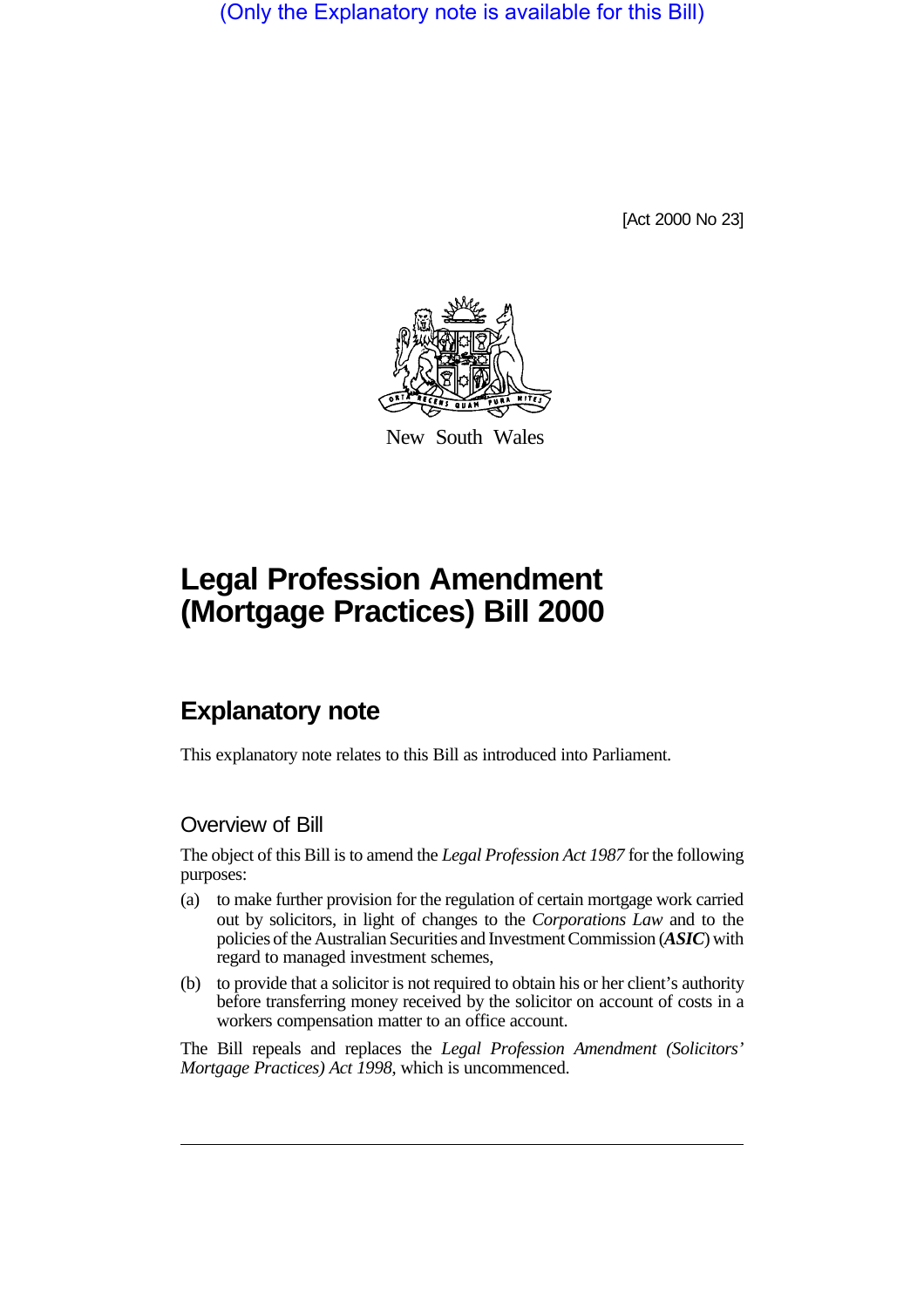Explanatory note

## Outline of provisions

**Clause 1** sets out the name (also called the short title) of the proposed Act.

**Clause 2** provides for the commencement of the proposed Act on a day or days to be appointed by proclamation.

**Clause 3** is a formal provision giving effect to the amendments to the *Legal Profession Act 1987* set out in Schedule 1.

**Clause 4** repeals the *Legal Profession Amendment (Solicitors' Mortgage Practices) Act 1998*.

# **Schedule 1 Amendments**

**Amendments relating to mortgage practices and managed investment schemes**

#### **Background**

The *Legal Profession Amendment (Solicitors' Mortgage Practices) Act 1998* made amendments to the *Legal Profession Act 1987* (*the principal Act*) for the purpose of providing for the stricter regulation of certain mortgage work carried out by solicitors. Among other things, that Act required a solicitor to notify the Law Society if the solicitor carried out certain mortgage work and to obtain separate fidelity insurance in respect of that work.

Since that Act was passed, there have been some significant changes to the *Corporations Law*. The changes have an impact on mortgage work carried out by solicitors.

Chapter 5C of the *Corporations Law* (which commenced on 1 July 1998) introduced a new regime for the regulation of managed investments. Among other things, Chapter 5C requires a managed investment scheme to be operated by a "responsible entity" registered under the *Corporations Law*. A responsible entity must be a public company and hold a dealers licence that authorises it to operate a managed investment scheme.

It is possible that mortgage investment schemes conducted by solicitors will fall within the requirements relating to managed investment schemes.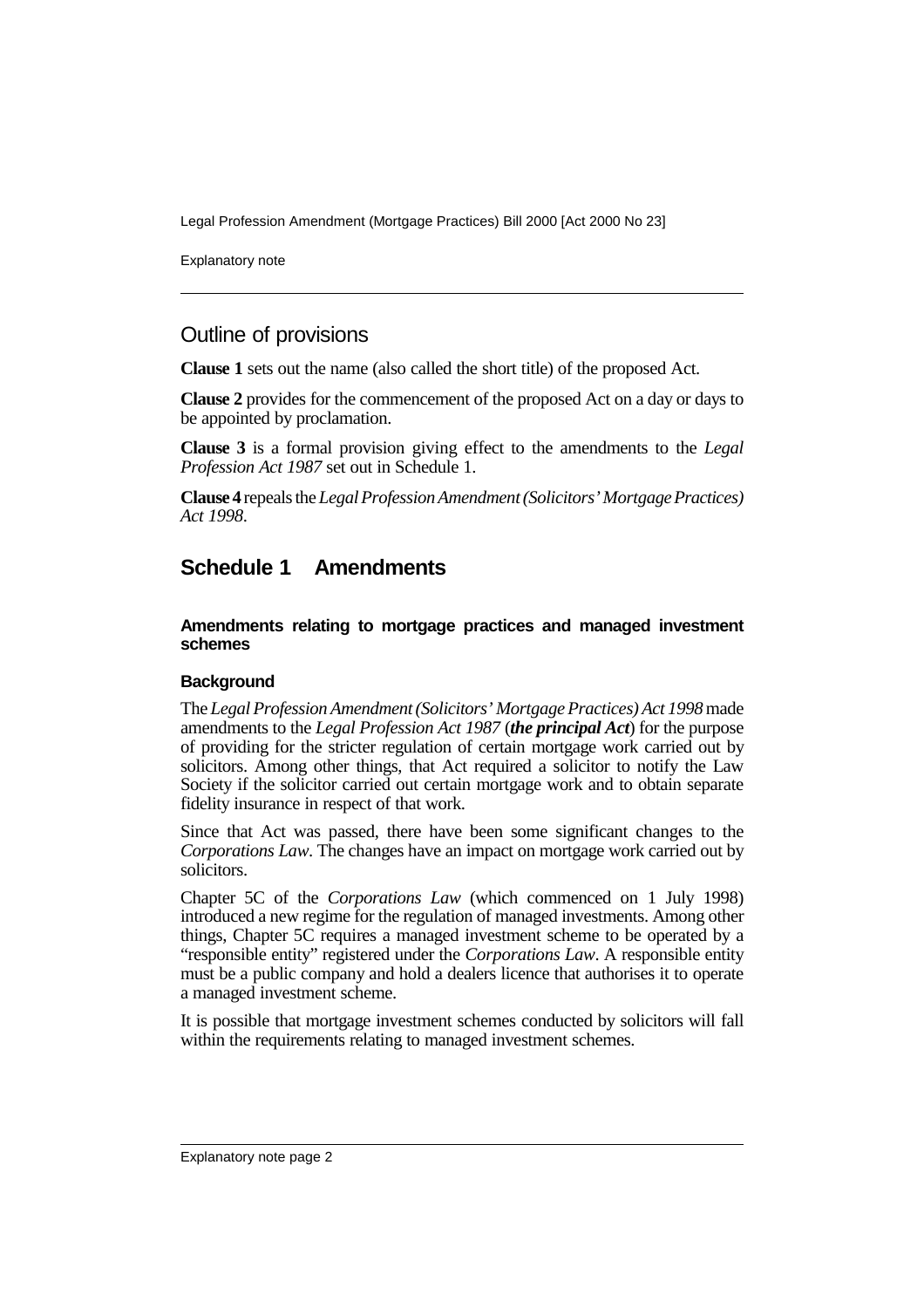Explanatory note

Under an exemption granted by ASIC, smaller investment schemes conducted by solicitors under the supervision of the Law Society will not be required to comply with the *Corporations Law* provisions. That is, solicitors will be able to continue to operate them, under the supervision of the Law Society. The provisions of this Bill relating to mortgage practices and managed investment schemes complement the ASIC exemption. Most of those provisions are set out in **Schedule 1 [7]**.

#### **Amendments relating to "regulated mortgages"**

The amendments set out in **Schedule 1 [7]** introduce a number of requirements affecting solicitors who conduct mortgage practices. A contravention by a solicitor of any of those requirements will be professional misconduct.

The new provisions will apply to any solicitor who, in the solicitor's capacity as solicitor for a lender or contributor, negotiates the making of or acts in respect of a "regulated mortgage".

A regulated mortgage is any mortgage affecting real property, excluding the following:

- (a) a mortgage in which the lender is a financial institution,
- (b) a mortgage in which the lender or contributors nominate the borrower, but only if the borrower has not been introduced to the lender or contributors by the solicitor or by another person who is connected with the solicitor,
- (c) a mortgage or class of mortgage that the regulations prescribe as not being a regulated mortgage.

Under the new provisions, a solicitor must not, in the solicitor's capacity as solicitor for a lender or contributor, negotiate the making of or act in respect of a regulated mortgage unless the mortgage is:

- (a) a State regulated mortgage, or
- (b) a run-out mortgage, or
- (c) a mortgage that forms part of a managed investment scheme that is operated by a responsible entity (in accordance with the requirements of the *Corporations Law*).

State regulated mortgages are regulated mortgages that will be supervised by the Law Society. A regulated mortgage is a State regulated mortgage only if:

- (a) the mortgage does not form part of a managed investment scheme that is required to be operated by a responsible entity, and
- (b) the solicitor has, by notice to the Law Society Council, nominated his or her practice as a State regulated mortgage practice.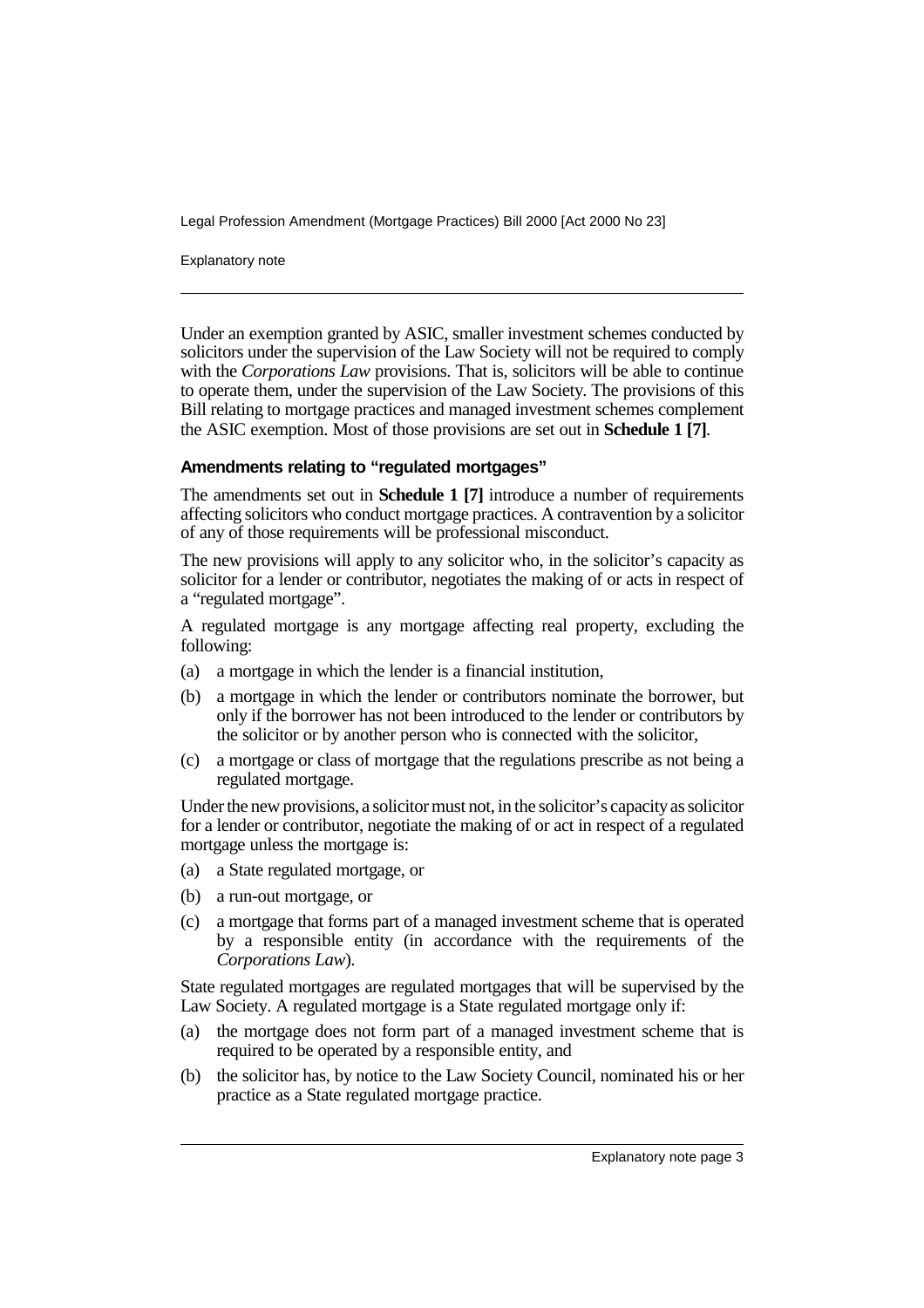Explanatory note

A solicitor who, in the solicitor's capacity as solicitor for a lender or contributor, negotiates the making of or acts in respect of any State regulated mortgage will be required to notify the Law Society Council of that fact in accordance with the regulations or solicitors rules.

A run-out mortgage is a mortgage entered into before the commencement of the new provisions that is neither a State regulated mortgage nor a *Corporations Law* regulated mortgage. Transitional arrangements apply to run-out mortgages. These are explained further below.

#### **Requirement to comply with relevant legislation**

A solicitor who, in the solicitor's capacity as solicitor for a lender or contributor, negotiates the making of or acts in respect of a regulated mortgage will be required to comply with the requirements of the *Corporations Law* (as modified by any exemption given by ASIC or conferred by the regulations under the *Corporations Law*), the principal Act, the regulations and the solicitors rules.

A solicitor will also be required to comply with the terms of any exemption given by ASIC to managed investment schemes that have more than 20 members, and are supervised by the Law Society, even if the managed investment scheme that the solicitor is acting in respect of has fewer than 20 members.

#### **Insurance requirements**

A solicitor will be required to have separate fidelity insurance cover in respect of regulated mortgages. There will be a bar on the making of claims against the Fidelity Fund in respect of regulated mortgages, but that bar will not operate when the solicitor fails to comply with the requirement to obtain separate fidelity insurance. A solicitor will be required to notify affected clients of the insurance arrangements for regulated mortgages.

The Law Society Council must not issue a practising certificate to an applicant who fails to obtain such a policy of fidelity insurance in accordance with the requirements.

The insurance requirements do not apply in respect of a regulated mortgage that forms part of a managed investment scheme that is operated by a responsible entity.

#### **Amendments relating to managed investment schemes that are operated by responsible entities**

The general purpose of the amendments relating to managed investment schemes that are operated by responsible entities is to separate the operation of such managed investment schemes from the conduct of a solicitor's legal practice.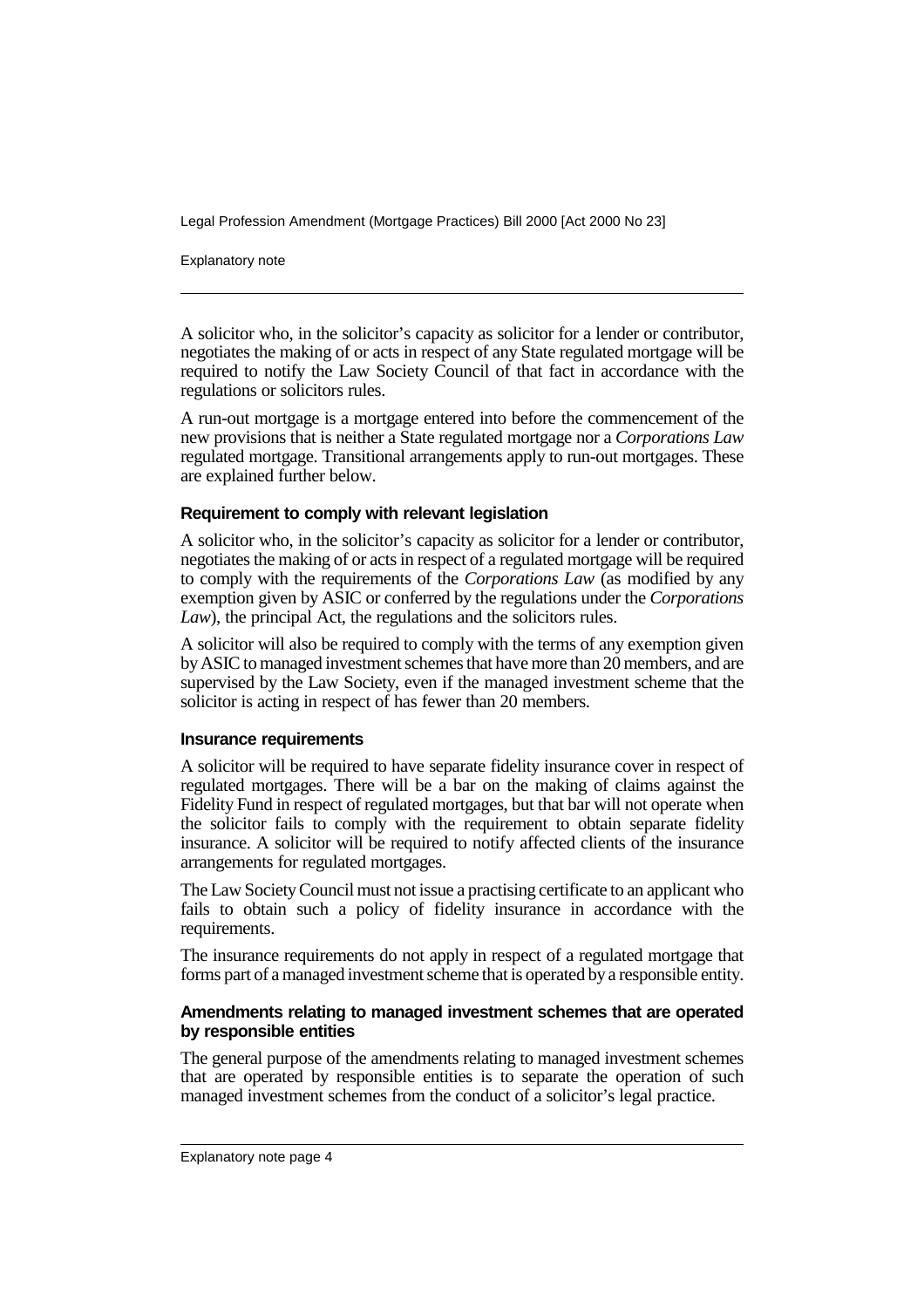Explanatory note

The amendments make it clear that a solicitor may do legal work in connection with a managed investment scheme that is operated by a responsible entity and may have an interest in the scheme. However, if a solicitor accepts money from a client to be invested in a managed investment scheme operated by a responsible entity, and the solicitor has a particular kind of interest in the scheme (eg, the solicitor is a director of the responsible entity), the solicitor will be required to notify the client:

- (a) that the solicitor has an interest in the scheme, and
- (b) that the operation of the managed investment scheme does not form part of the solicitor's practice, and
- (c) that no claim can be made against the Fidelity Fund for a pecuniary loss arising from an investment in the managed investment scheme.

The client will be barred from making any claims against the Fidelity Fund in respect of a pecuniary loss arising from the investment in the managed investment scheme. That bar will not operate if the client has not been given the required notice.

The regulations and solicitors rules may make further provision for the purpose of:

- (a) ensuring that the operation of the managed investment scheme is kept separate from the solicitor's practice, and
- (b) ensuring that clients of the solicitor are aware that the operation of the managed investment scheme does not form part of the solicitor's practice.

#### **Transitional arrangements**

The amendments extend generally to regulated mortgages that were entered into before the new provisions commence. However, the transitional provisions make it clear that the Fidelity Fund continues to be available for the benefit of lenders or contributors under mortgages that were entered into before the commencement of the new provisions, except in relation to any further advances made after that commencement.

In respect of regulated mortgages entered into before the commencement of the new provisions, a solicitor has the following options:

(a) the solicitor can nominate his or her practice as a State regulated mortgage practice, in which case any such pre-existing mortgage will be treated as a State regulated mortgage (but only if it does not form part of a managed investment scheme that is required to be operated by a responsible entity under the *Corporations Law*), and the solicitor will be able to continue to act in respect of the mortgage, subject to the requirements as to State regulated mortgages set out above,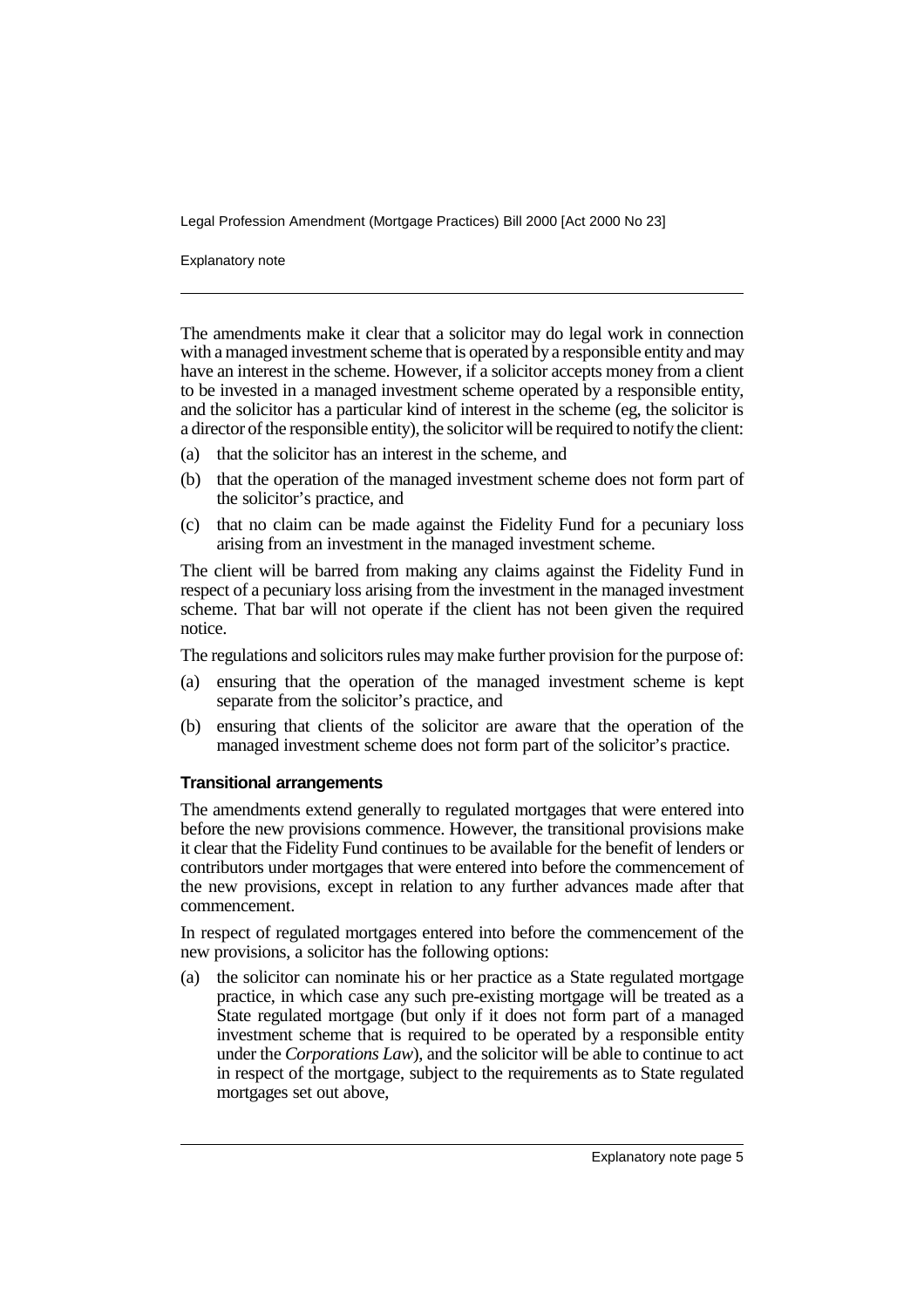Explanatory note

- (b) the solicitor can transfer responsibility for the mortgage to a responsible entity for a managed investment scheme, but only if the solicitor obtains the consent of the lenders or contributors under the mortgage,
- (c) the solicitor can treat the mortgage as a "run-out mortgage".

A run-out mortgage is a mortgage entered into before the commencement of the new provisions that is neither a State regulated mortgage nor a *Corporations Law* regulated mortgage. Under the amendments, a solicitor will not be able to make any further advances under a run-out mortgage or extend the term of a run-out mortgage. However, a solicitor may substitute a lender or contributor under a runout mortgage. Such a substitute lender or contributor will be barred from making any claims against the Fidelity Fund in respect of any pecuniary loss relating to the mortgage.

#### **Other provisions**

Other provisions set out in **Schedule 1 [7]** allow:

- (a) the Law Society to require further information about mortgage practices from solicitors, and
- (b) the regulations and solicitors rules to make further provision in respect of regulated mortgages and the involvement of solicitors in managed investment schemes.

The Law Society will have the function of disseminating information to increase public awareness of the requirements of the principal Act and the *Corporations Law* relating to solicitors' mortgage practices. The cost of exercising this function may be recovered from the Fidelity Fund. (See **Schedule 1 [2]** and **[5]**)

Persons who exercise functions under the principal Act will be able to disclose to ASIC particulars concerning the conduct of any solicitor in respect of a regulated mortgage. (See **Schedule 1 [3]**)

**Schedule 1 [1]** and **[6]** make minor consequential amendments.

#### **Amendments relating to payment of costs in workers compensation matters**

At present, section 61 of the principal Act requires a solicitor who, in the course of practising as a solicitor, receives money on behalf of another person (*the client*) to hold the money exclusively for the client and to pay that money into a general trust account or in accordance with the directions of the client, and to disburse the money in accordance with the directions of the client.